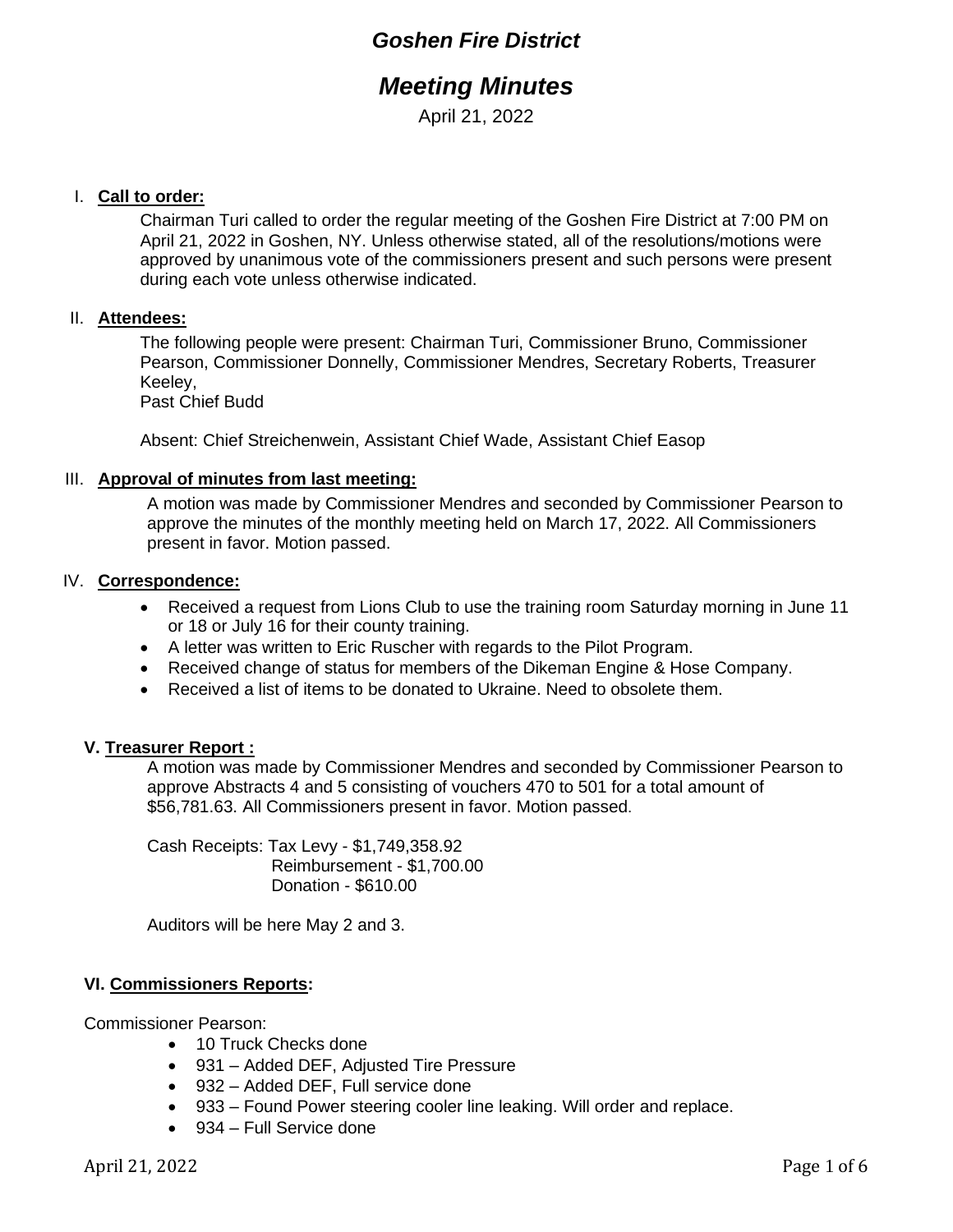- 935 Replaced broken valve on primary air tank. Replaced fitting, air drier filter. Flushed air system. Ordered exhaust pipes and fittings to replace the rotted exhaust.
- 936 Added DEF, installed rear axle covers.
- 937 Replaced air horns. Old air horns were leaking at base seals and cracked. Repaired bucket entrance/egress door. Serviced outrig sensor switches.
- 938 ATV unit was serviced and repaired by dealer
- 939 Added washer fluid
- $\bullet$  941 No issues
- DC Car Replaced battery. Notified of a leak under car will need to lift vehicle and remove bottom panels. Possible radiator leak.
- Car 2 Was notified that a check engine light was on. Read codes and found that the oil pump solenoid was stuck open. Car was towed to dealer and fixed. Car was still under warranty. Back in service

Commissioner Bruno:

- Station 3 Spring on door was fixed. Flush valves were fixed on toilet both up and downstairs
- Station 2 Mr. Wooley looked at the doors that need to be replaced. Will get updated insurance and W9 so he can start the work.
- Station 1 Has a furnace problem. Was recycling bad air. Will have exhaust extended so this doesn't happen again.
- Parking lots at all three stations have been restriped.
- Will contact the plow company to come finish spring cleanup and repair the stop bumpers that were damaged.

Commissioner Mendres:

- Received all new insurance policies.
- Should have title for trailer soon.
- David Snyder Risk Management McNeil and Company will be coming down to do a field study, take pictures of our firehouses and apparatus and provide McNeil and Company with a report.

Commissioner Donnelly:

- Have a list of items that will be dropped off at the Port Jervis Fire Department to be donated to Ukraine. Thank you Captain Gambuti for making this list.
- New gear has been ordered.
- Contacted Cruedelle and All Season Distribution. Never hear back from Cruedelle and All Seasons wanted the whole lot for \$1,500. Spoke with FF DeNisco who said it is worth about \$4,000.00. Looking at other ways to dispose of them.

Commissioner Turi:

• UBS was here Monday night and need to make a couple of changes.

#### **VII. Chief's Reports**

Chief Streichenwein: Absent – fire calls reported by Secretary Roberts.

• Fire Calls March 2022 Fire-37, Rescue-7, Total-44, YTD-114

Assistant Chief Wade: Absent

Assistant Chief Easop: Absent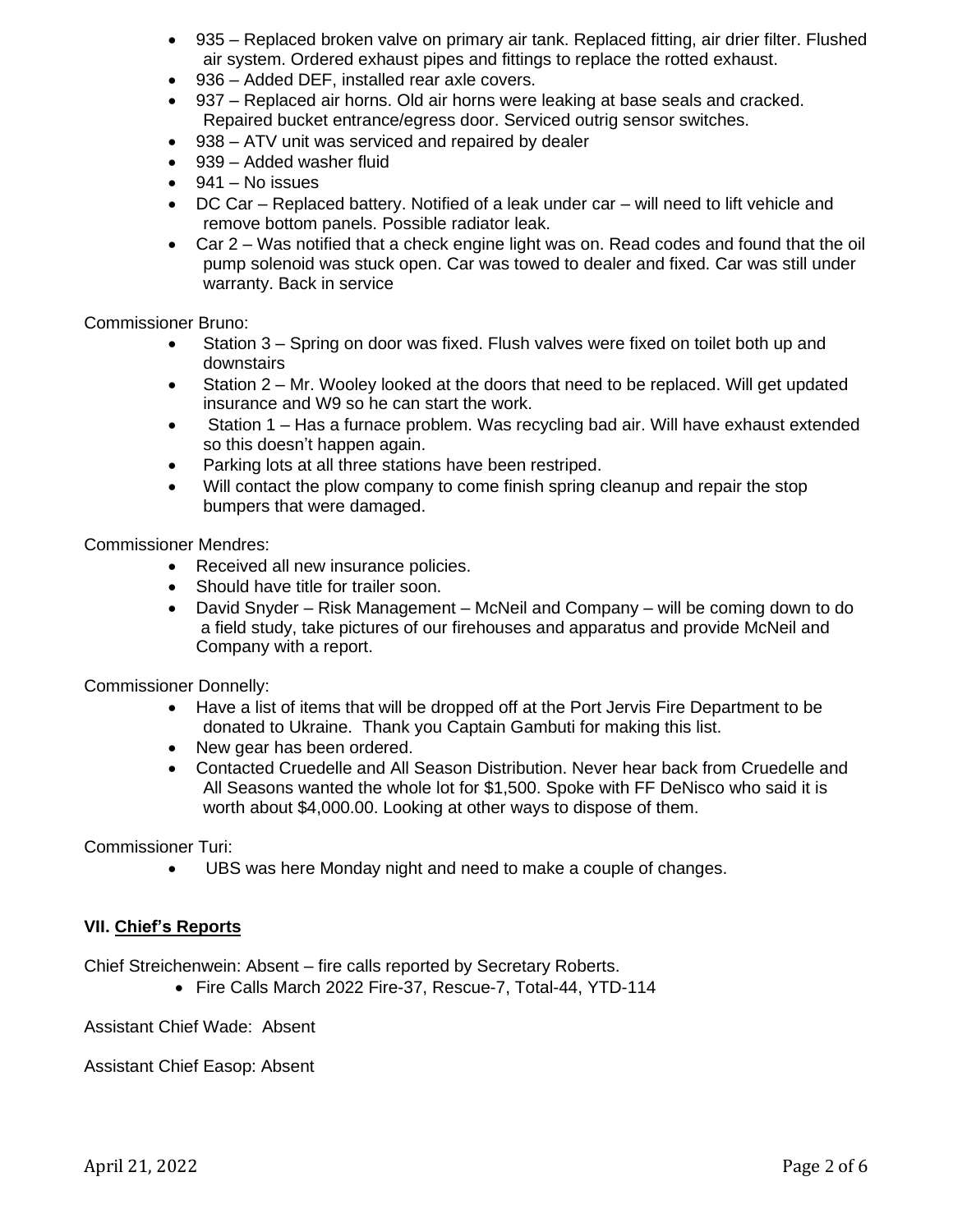#### **VIII. Old Business:**

• Fisch will be starting the work for the new server on Monday. Will take approximately 3-4 days to complete the project. Might need Mike to let them in on a couple of days.

#### **IX. New Business:**

- A motion was made by Commissioner Pearson and seconded by Commissioner Bruno to allow the Lions Club to use the training room for July 16, 2022 to regional training. All Commissioners present in favor. Motion passed.
- A motion was made by Commissioner Mendres and seconded by Commissioner Donnelly to obsolete the gear listed on Attachment A and donate to the Ukraine. Items will be dropped off at the Port Jervis Fire Department. All Commissioners present in favor. Motion passed. All Commissioners present in favor. Motion passed.
- A motion was made by Commissioner Mendres and seconded by Commissioner Bruno to accept the bid from CertaPro for the painting of the apparatus bays as follows: Station 1 - \$15,942.62, Station 2 - \$20,165.54, Station 3 - \$16,057.74 for a total Of \$52,164.90.
	- A roll call vote was taken. All Commissioners present in favor. Motion passed.
- A motion was made by Commissioner Mendres and seconded by Commissioner Pearson to accept the bid from Frank Foremny Jr. for the replacement of the roof at Station 2 - \$125,850.00. A roll call vote was taken. All Commissioners present in favor. Motion passed.
- Upon a motion made by Commissioner Mendres and seconded by Commissioner Pearson a resolution was made to use up to \$200,000.00 from the Capital Reserve Fund – Building to do repairs to all three firehouses. A roll call vote was taken. All commissioners present in favor. Motion passed.
- A motion was made by Commissioner Bruno and seconded by Commissioner Pearson to allow UBS to do the changes to our investments listed on Attachment B. A roll call vote was taken. All Commissioners present in favor. Motion passed.

#### **X. Public Participation**:

• Past Chief Budd informed the board that they would handing out the points incentives on Saturday, April 23, 2022 if anyone would like to come out the congratulate the recipients.

#### **XI. Adjournment:**

A motion was made by Commissioner Mendres and seconded by Commissioner Donnelly to adjourn at 7:35 PM. All Commissioners present in favor. Motion passed.

Respectfully Submitted,

Kathleen A. Roberts **Secretary**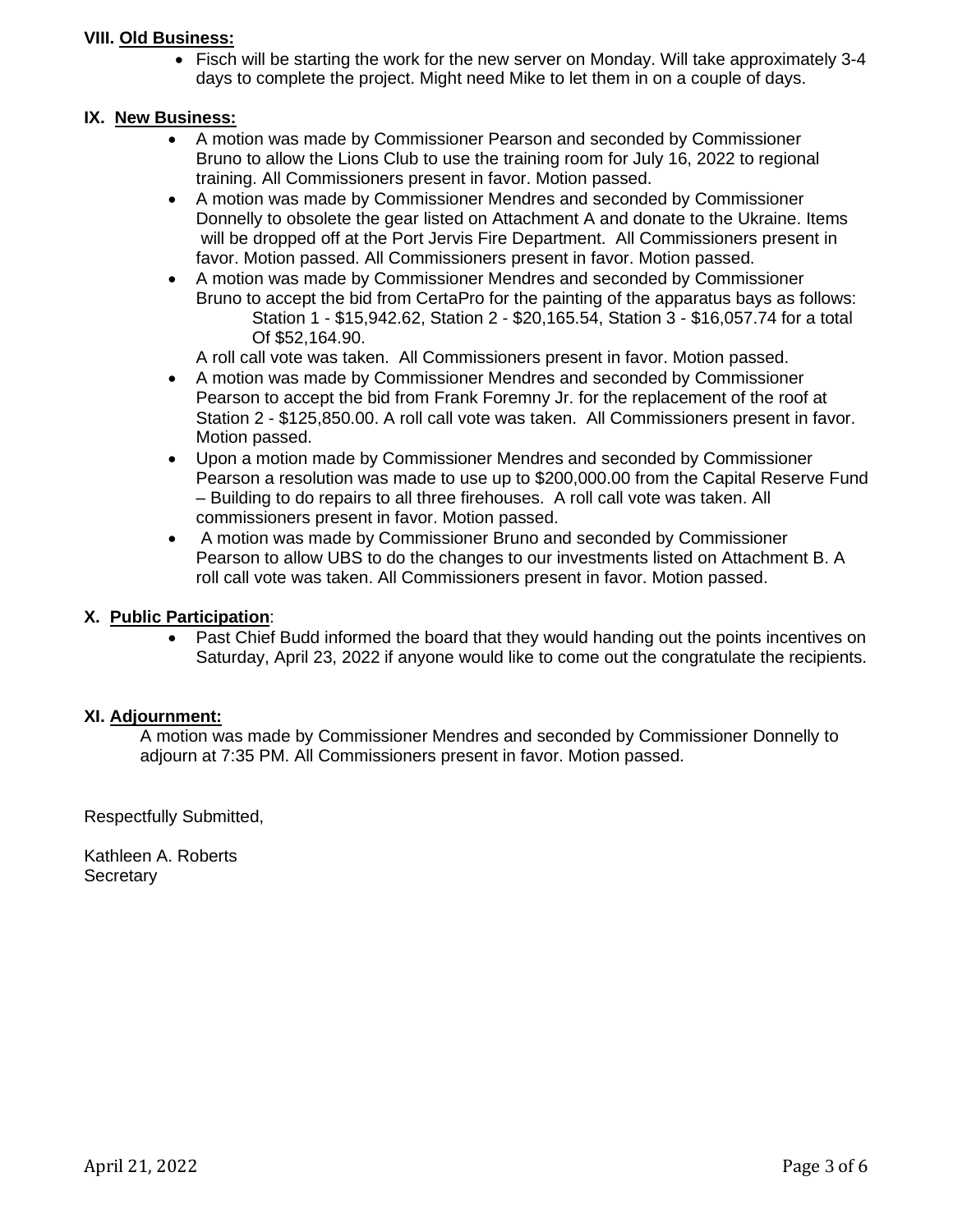**MORNING PRIDE 1109008813 48X34.5 10/11** MORNING PRIDE 0909008064 40X31.59/09 MORNINGPRIDE 0806000722 36X31 06/08 MORNING PRIDE 1004007568 44X32 4/10 MORNING PRIDE 1004007572 44X36 4/10 MORNINGPRIDE 0806000724 42X30 06/08 MORNINGPRIDE 0909008078 52X33 09/09 MORNING PRIDE 0909008062 36X32 9/09 **MORNINGPRIDE 0909008057 38X28 09/09** MORNING PRIDE 0909008063 56X31 9/09 **MORNINGPRIDE 0909008079 58X33 09/09** GLOBE COAT 3218247 08/06 44X32 CAIRNS RSI COAT 3028168 11/05 CARINS V3024E10 46X32 120/04 CAIRNS V3024E10 48X38 12/03 CAIRNS 3218244 44X32 08/06 CAIRNS 2485028 52X38 08/02 CAIRNS 118076 52X38 5/98

FIREFIGHTER BUNKER PANTS S/N AND SIZE MORNING PRIDE 1004007589 36X31 4/10 MORNING PRIDE 1004007582 42X29 4/10 MORNING PRIDE 0806000726 40X32 5/08 MORNIG PRIDE 0909008075 56X29 9/09 CAIRNS RSI TROUSER 3963341 56X30 CAIRNS 3028177 1/05

MORNING PRIDE 0712003971 48X34 12/07 **MORNING PRIDE 0712003972 44X32 12/07** MORNING PRIDE 1004007581 48X32 04/10 **MORNING PRIDE 1004007584 36X33 04/10 MORNING PRIDE 0712003973 46X33 12/07** MORNING PRIDE 0909008066 44X27 09/09 MORNING PRIDE 0909008072 34X27 09/09 MORNING PRIDE 1004007587 38x27 4/10 MORNING PRIDE 0806000728 36X28 6/08 **MORNING PRIDE 0712003969 36X32** CAIRNS PANTS 2502167 40X32 09/02 CAIRNS PANTS 3516162 48X30 11/07 CAIRNS PANTS 105857 44X38 10/98

PRO WARRINGTON WP310640855 11.5 3E PRO WARRINGTON WP310279736 10.5 3E PRO WARRINGTON WP310904917 11.5 3E PRO WARRINGTON WP310279736 10.5 3E PRO WARRINGTON WP310726218 10.5 E PRO WARRINGTON 2K02067COVE 10.0 E PRO WARRINGTON WP310097102 13.0 E PRO WARRINGTON WP310281827 13.0 E PRO WARRINGTON WP310725618 11.5 E PRO WARRINGTON WP310633773 12.0 E PRO WARRINGTON WP310640855 11.5E PRO WARRINGTON WP310097329 10.0E PRO WARRINGTON WP310633990133E PRO WARRINGTON WP310667747 9.5 D PRO WARRINGTON WP310882206 13.D PRO WARRINGTON WP310097741 9.5D PRO WARRINGTON WP310281828 13.E PRO WARRINGTON WP310097322 10.E SERVUS BOOTS NO S/N 10W, 8,12,10W PRO WARRINGTON WP310090971 7.0 PRO WARRINGTON WP310254224 8.D PRO WARRINGTON 310097084 12.0 D PRO WARRINGTON 310722228 11.0 D RANGER PULL UP BOOYS NO S/N 8 FIRE TECH LACROSSE NO S/N 9,11W **BUNKER BOOTS SIZE AND S/N** RANGER BOOTS NO S/N 9

> 10 YRS OLD HAT IS OVER

MORING PRIDE 0806000720 42X33.5 6/08 MORING PRIDE 0806000705 42X31.5 6/08

**REIFGHTER COATS S/N AND SIZE** 

PRO WARRINGTON WP 31011787 11.0 E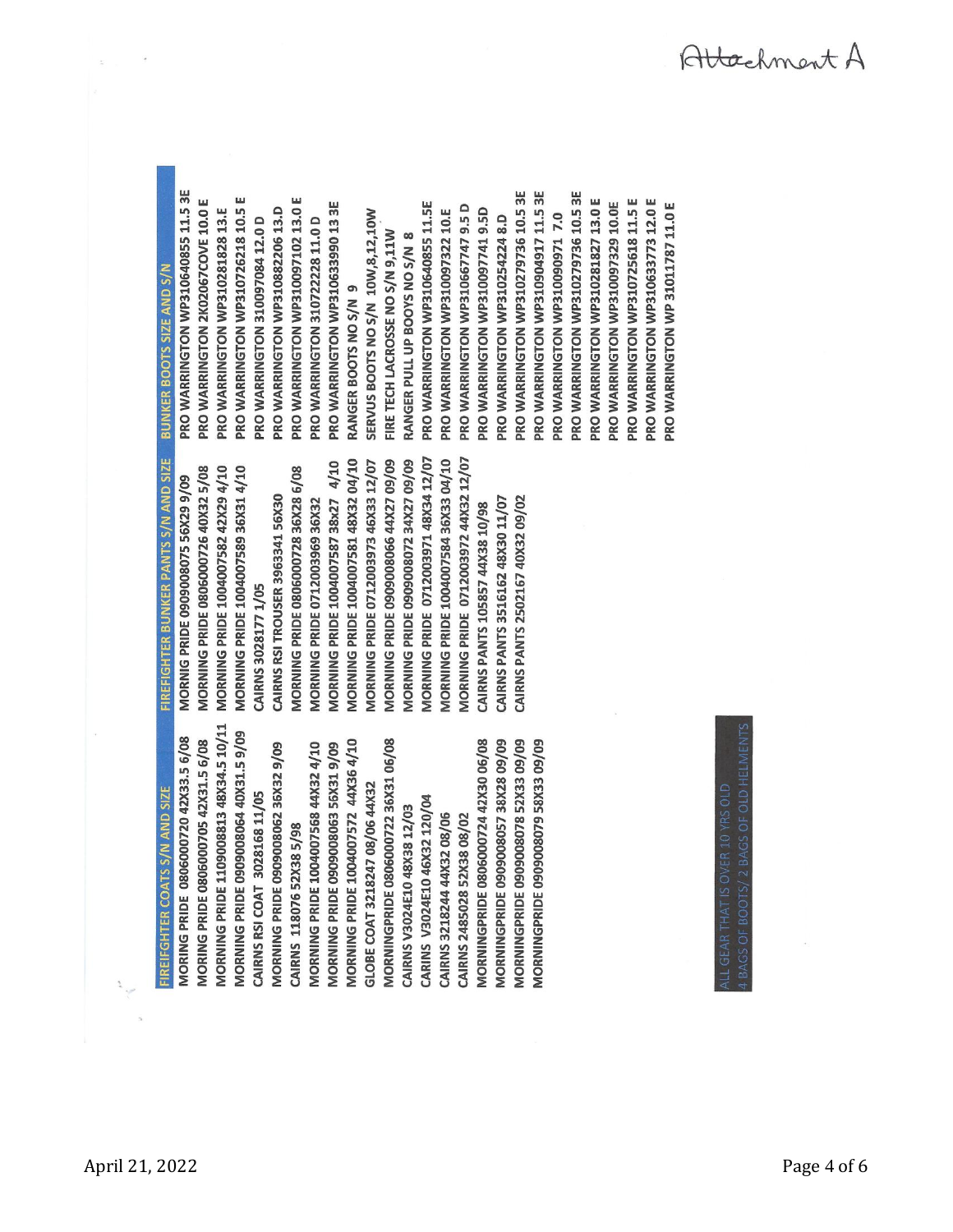CAIRNS BEN 2 YELLOW 10120088369 12/10 CAIRNS BEN 2 BLACK 0602005238 2/2006 CAIRNS BEN 2 YELLOW 1012008367 12/10 CAIRNS BEN 2 BLACK MPH0122023 11/03 CAIRNS BEN 2 BLACK 0602005241 02/06 CAIRNS BEN 2 YELLOW 1603005689 3/16 CAIRNS BEN 2 BLACK 0805011395 05/08 CAIRNS 1010 YELLOW NO S/N OR /DATE CAIRNS BEN 2 BLACK 0602005238 02/06 **CAIRNS BEN 2 BLACK 0706002638 06/07** CAIRNS BEN 2 BLACK 0805019400 5/08 CAIRNS BEN 2 BLACK0706002631 6/07 CAIRNS 1010 BLACK NO S/N OR /DATE CAIRNS 1010 BLUE 1010BSB 2/02 HONEYWELL 1211004997 11/12 HONEYWELL 1211004998 11/12 HONEYWELL 1211004998 11/12 CAIRNS 1010 BLACK 58491 6/97 CAIRNS 1010 BLUE 65608 12/97 CAIRNS 1010 5/9990245 **Helmets** 

 $\tilde{\epsilon}$